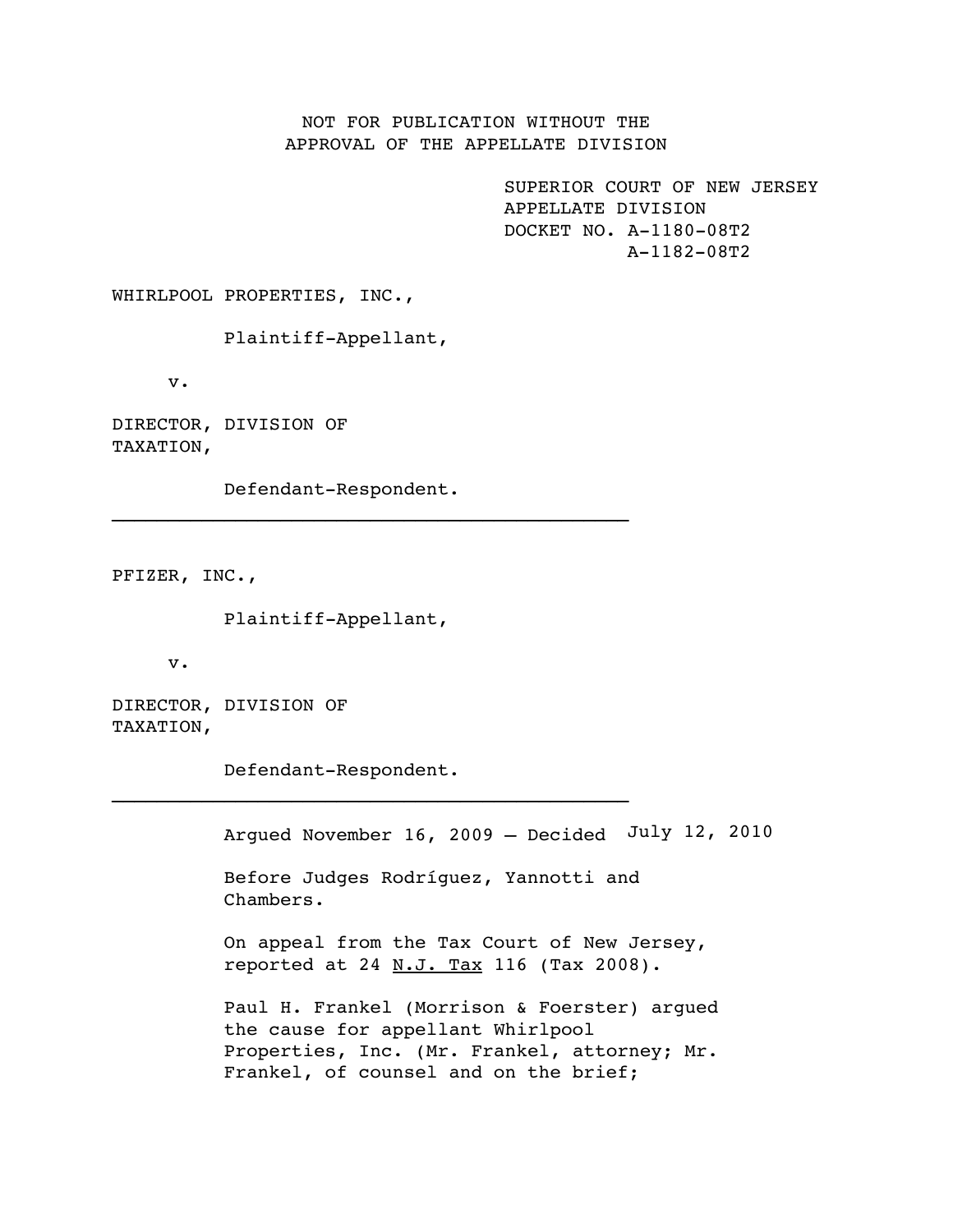Mitchell A. Newmark (Morrison & Foerster), on the brief).

Peter L. Faber (McDermott Will & Emery) of the New York bar, admitted pro hac vice, argued the cause for appellant Pfizer, Inc. (Leah Samit (McDermott Will & Emery) and Mr. Faber, attorneys; Ms. Samit, of counsel and on the brief; Mr. Faber, on the brief).

Marlene G. Brown, Senior Deputy Attorney General, argued the cause for respondent (Anne Milgram, Attorney General, attorney; Lewis A. Scheindlin, Assistant Attorney General, of counsel; Ms. Brown, on the briefs).

McCarter & English, counsel for amici curiae New Jersey State Chamber of Commerce and New Jersey Business & Industry Association (Michael A. Guariglia, of counsel and on the briefs; David J. Shipley and Open Weaver Banks, on the briefs).

The opinion of the court was delivered by

### A. A. RODRÍGUEZ, P.J.A.D.

 In these back-to-back appeals, consolidated for purposes of this opinion, we consider various facial challenges to the constitutionality of N.J.S.A. 54:10A-6, a subsection of the Corporation Business Tax Act (CBT), N.J.S.A. 54:10A-1 to -41, known as the "Throwout Rule." We affirm and hold that the Throwout Rule is facially constitutional in that it does not offend the Due Process, Commerce, or Supremacy Clauses of the U.S. Constitution.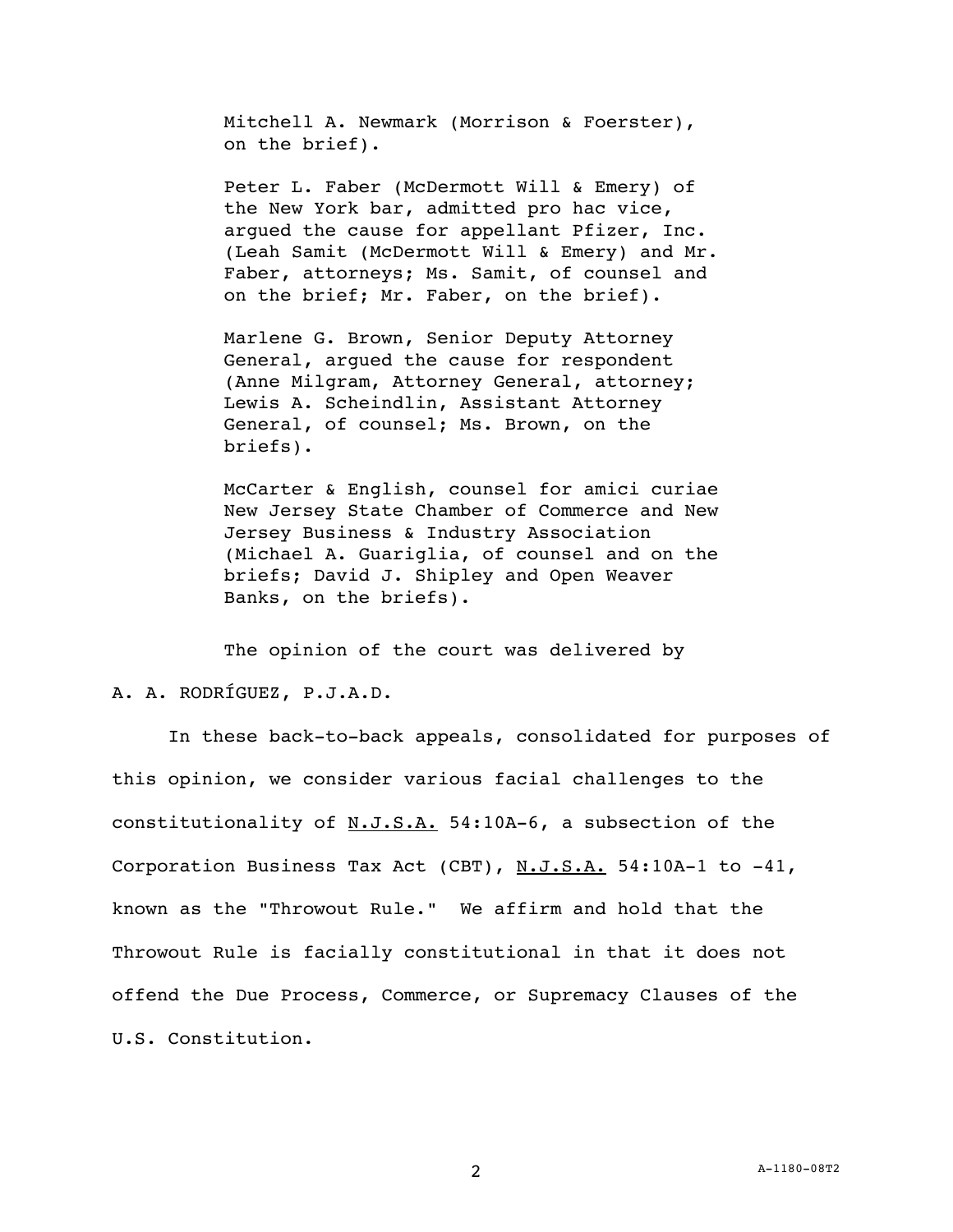Plaintiff Whirlpool Properties, Inc. (Whirlpool), a subsidiary of Whirlpool Corp., is a Michigan corporation with its principal place of business in that state. Plaintiff Pfizer, Inc. (Pfizer), a pharmaceutical company, is incorporated in Delaware with its principal place of business in New York. This dispute commenced when the Director of the Division of Taxation (Director) assessed a deficiency against Pfizer for 2003 of \$705,521.50 and a deficiency against Whirlpool for 1996 through 2003 totaling \$24,883,399.24. Pfizer and Whirlpool filed actions to challenge the constitutionality of the Throwout Rule, N.J.S.A. 54:10A-6, which the Director had used in calculating the deficiencies. $^1$  Both plaintiffs moved for partial summary judgment, arguing the Throwout Rule is facially unconstitutional. The Director cross-moved for partial summary judgment on the same question. All parties consented to a joint hearing.

The Tax Court denied plaintiffs' motions and granted the Director's cross-motions. Pfizer, Inc. v. Dir., Div. of Tax'n, 24 N.J. Tax 116 (Tax 2008). The Tax Court found that the Throwout Rule facially satisfied the requirements of the Due Process, Commerce, and Supremacy Clauses of the U.S.

i<br>L

 $^1$  Federated Brands, Inc., also filed an action, but thereafter withdrew its appeal with prejudice.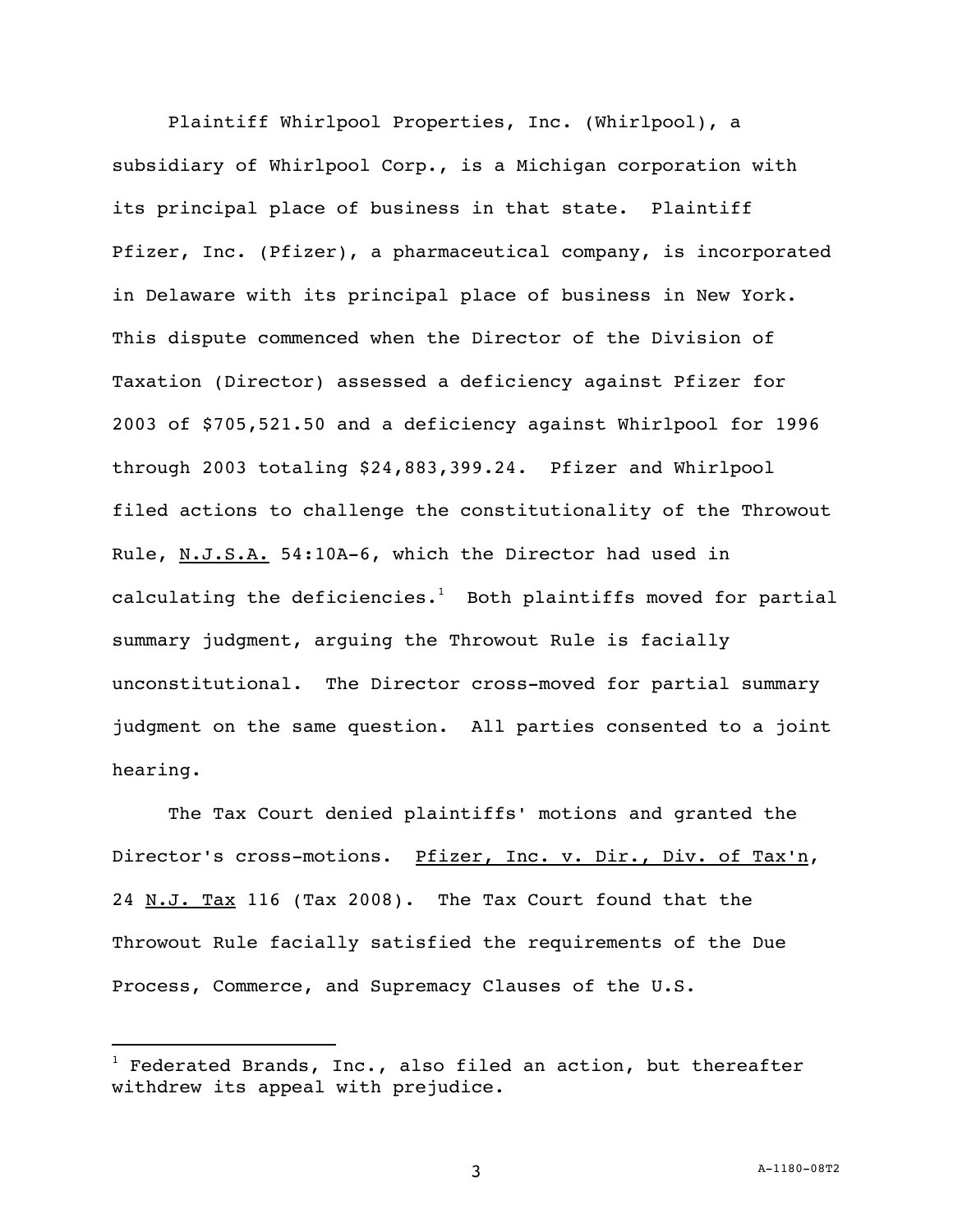Constitution on the grounds that it would operate constitutionally in some instances and that another tax statute, N.J.S.A. 54:10A-8, permitted the Director to give discretionary relief whenever the Throwout Rule did not operate constitutionally.

 We denied plaintiffs' motions for leave to file interlocutory appeals. However, the Supreme Court granted the motions and summarily remanded to the Appellate Division for consideration on the merits. Pfizer, Inc. v. Dir., Div. of Tax'n, 196 N.J. 590 (2008); Whirlpool Props., Inc. v. Dir., Div. of Tax'n, 196 N.J. 591 (2008).

The Throwout Rule applies to any corporation that "maintains a regular place of business outside this State other than a statutory office." N.J.S.A. 54:10A-6. It uses a formula to determine the "allocation factor," which is the portion of a corporation's income that is deemed to be taxable for having a sufficient relation to the State. Ibid. The statute averages three elements. The first is the "property fraction." N.J.S.A. 54:10A-6(A). The second, and the one at issue in these appeals, is the "sales fraction."  $N.J.S.A. 54:10A-6(B)$ . The third is the "payroll fraction." N.J.S.A. 54:10A-6(C).

 The numerator of the "sales fraction" is income on the taxpayer's sales of tangible property shipped to a point within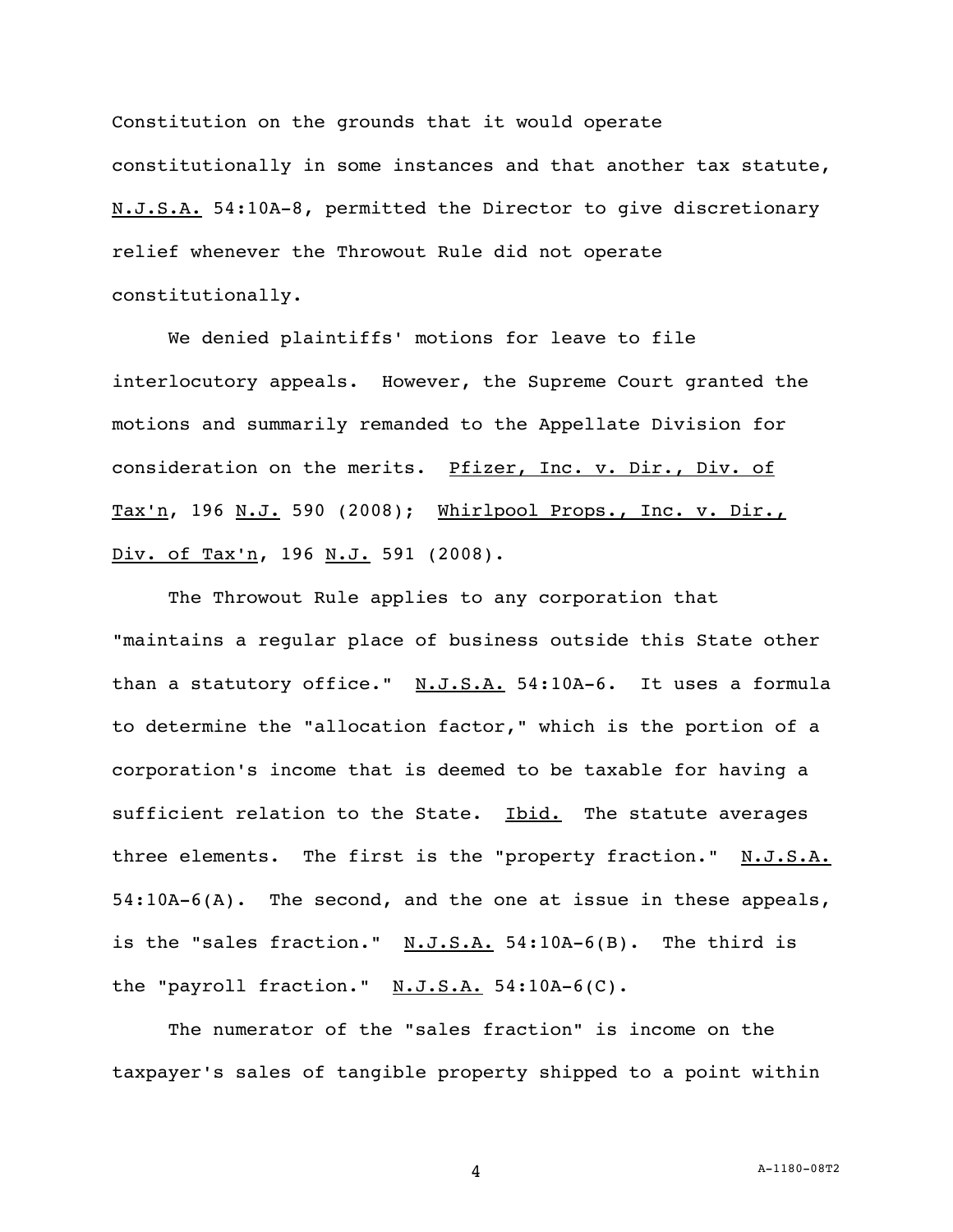New Jersey, and on its services, rentals, royalties on the use of patents or copyrights, and "other business receipts" (exclusive of dividends) within the State. N.J.S.A. 54:10A-6(B). The denominator is "the total amount of the taxpayer's receipts" from such activity, "whether within or without the State." Ibid. The "allocation factor" ultimately is the average of the property fraction, the payroll fraction, and twice the sales fraction. N.J.S.A. 54:10A-6. It is multiplied against the taxpayer's "entire net income" to yield the taxpayer's New Jersey taxable income.

 In 2002, the Legislature added the "Throwout Rule" to the statutory scheme.  $L. 2002$ , c. 40, § 8. It addressed what the Legislature considered the CBT's failure to address the "nowhere sales" problem, which was that corporations were managing to allocate an increasing proportion of their income to states that did not have a corporate income or franchise tax ("non-taxing states"). S. Budget & Approps. Comm., Statement to S. 1556 (June 27, 2002); A. Budget Comm., Statement to A. 2501 (June 27, 2002). The intent was to apply the CBT to "the full extent permitted under" the U.S. Constitution and federal statutes. Ibid.

The Throwout Rule, under challenge here, excluded the income from the sales fraction's denominator: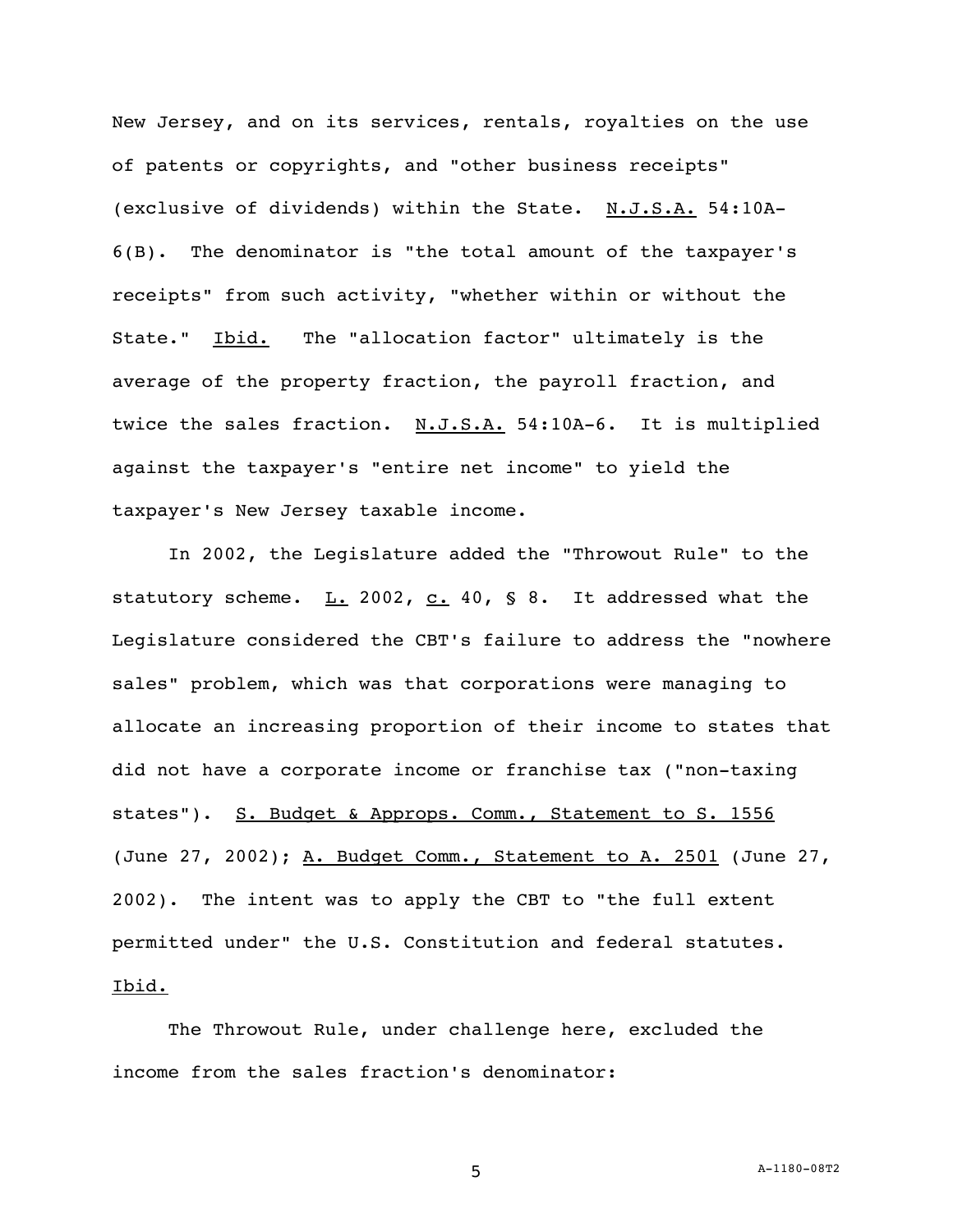[I]f receipts would be assigned to a state, a possession or territory of the United States or the District of Columbia or to any foreign country in which the taxpayer is not subject to a tax on or measured by profits or income, or business presence or business activity, then the receipts shall be excluded from the denominator of the sales fraction.

 $[\underline{L}$ . 2002, <u>c.</u> 40, § 8.]

i<br>L

Thus, the formula was altered by eliminating from the denominator receipts from non-taxing states. This rendered a larger amount of income taxable by the CBT.

 The statute has been amended to eliminate the Throwout Rule after the date of the operative facts in these cases. $^2$  This decision by the Legislature plays no role in this opinion.

 On appeal, Pfizer contends that: (1) "this court should [review] questions of constitutional law de novo giving no deference to the Tax Court's legal conclusions or the Division of Taxation's interpretations;" (2) "the Tax Court erred when it applied the wrong standard for determining whether a statute is facially constitutional;" and (3) "the Tax Court erred when it

 $^2$  In December 2008, the Legislature repealed the Throwout Rule for tax reporting periods that begin after June 30, 2010.  $L.$ 2008, c. 120. The legislative history did not state a reason for the repeal, although it predicted a decrease in tax revenue. S. Budget & Approps. Comm., Statement to A. 2722 (November 13, 2008); A. Approps. Comm., Statement to A. 2722 (October 23, 2008); Fiscal Note to A. 2722 (September 16, 2008); Sponsors' Statement to A. 2722 (May 19, 2008).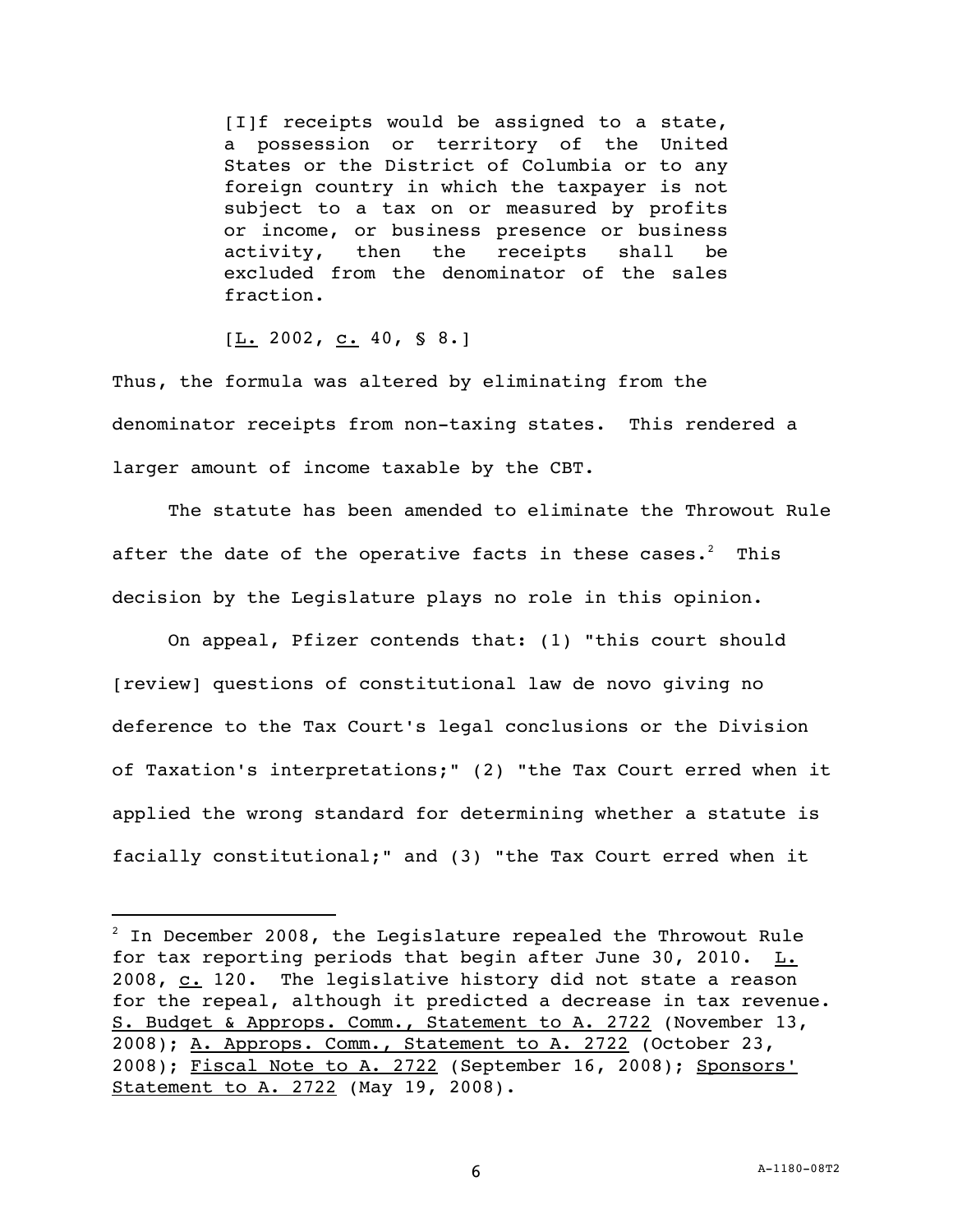denied plaintiff's motion for summary judgment and granted defendant's cross-motion for partial summary judgment." Whirlpool contends on appeal that "the Tax Court's decision should be reversed because the Throwout Rule is unconstitutional on its face."

# **Facial Challenge Standard of Review**

 Plaintiffs argue that the Tax Court's decision applied an incorrect standard of review to the question of facial constitutionality. They contend that the correct standard is whether there was any circumstance in which the statute would have been unconstitutional, and that the Tax Court was wrong in upholding the statute on the basis that it could be constitutionally applied in some circumstances. We disagree.

 As a preliminary matter, we owe no deference to a trial court's legal interpretation or the legal consequences that flow from established facts. Manalapan Realty, L.P. v. Twp. Comm. of Manalapan, 140 N.J. 366, 378 (1995). Moreover, the Division of Taxation receives no deference on legal issues. American Fire & Cas. Co. v. N.J. Div. of Taxation, 189 N.J. 65, 79 (2006).

We review a grant or denial of summary judgment de novo, using the same standard that applied in the trial court. Turner v. Wong, 363 N.J. Super. 186, 198-99 (App. Div. 2003). That standard requires summary judgment to be denied if the evidence,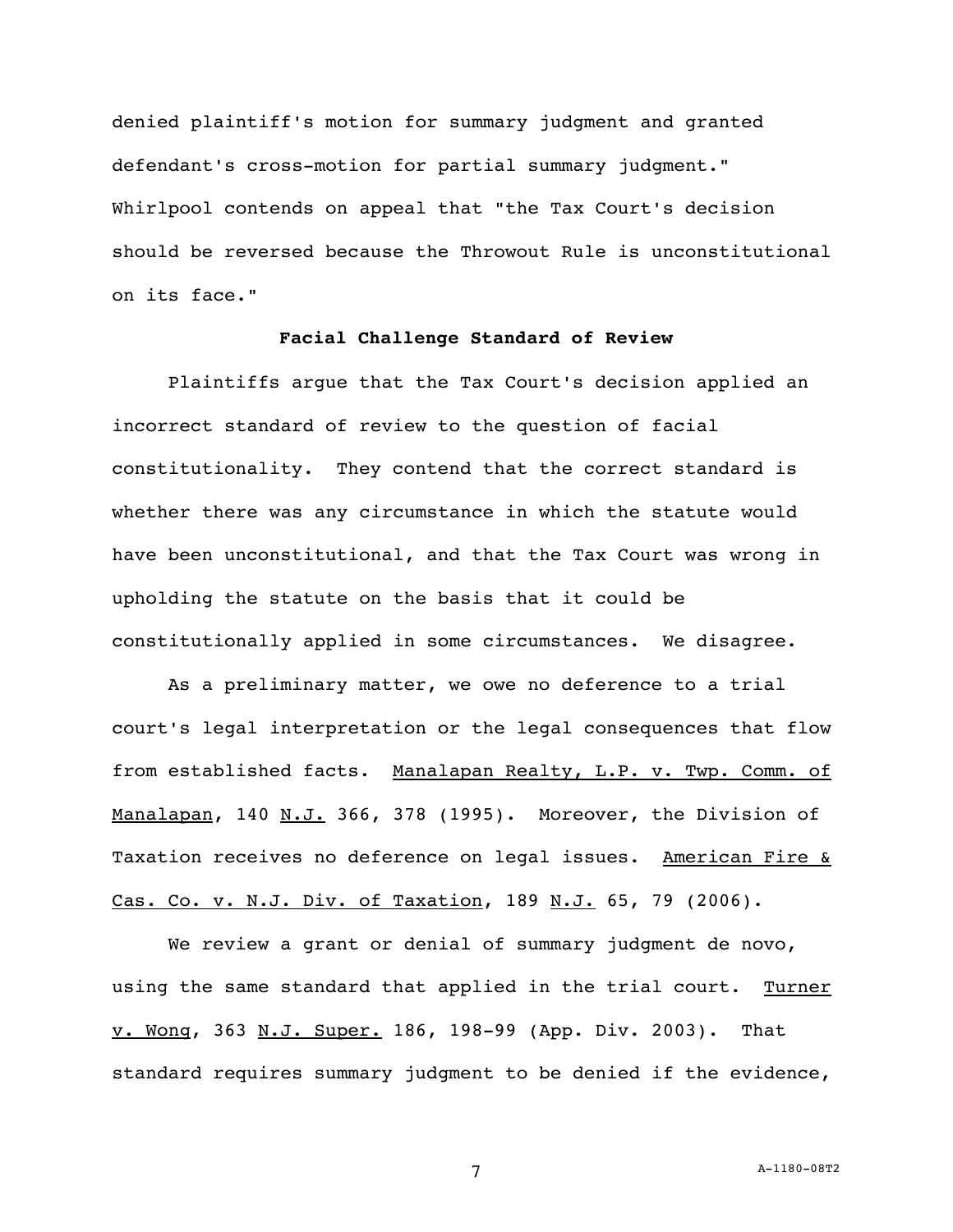"when viewed in the light most favorable to the non-moving party," would "permit a rational fact finder to resolve the dispute in" that party's favor. Brill v. Guardian Life Ins. Co. of Am., 142 N.J. 520, 536 (1995) (citation omitted).

 Here, the court did not assess the constitutionality of the statutory provision with regard to a factual record. Its determination was purely one of law and we give it no deference in our review. Manalapan Realty, supra, 140 N.J. at 378.

 It is settled that "[a] taxing statute is not facially unconstitutional if it operates constitutionally in some instances." Gen. Motors Corp. v. City of Linden, 150 N.J. 522, 532 (1997). "A facial challenge to a legislative Act is, of course, the most difficult challenge to mount successfully, since the challenger must establish that no set of circumstances exists under which the Act would be valid." United States v. Salerno, 481 U.S. 739, 745, 107 S. Ct. 2095, 2100, 95 L. Ed. 2d 697, 707 (1987). The U.S. Supreme Court explained that "[t]he fact that [a statute] might operate unconstitutionally under some conceivable set of circumstances is insufficient to render it wholly invalid, since we have not recognized an 'overbreadth' doctrine outside the limited context of the First Amendment." Ibid. (citation omitted). The Supreme Court has followed Salerno in subsequent cases. See, e.g., Sabri v. United States,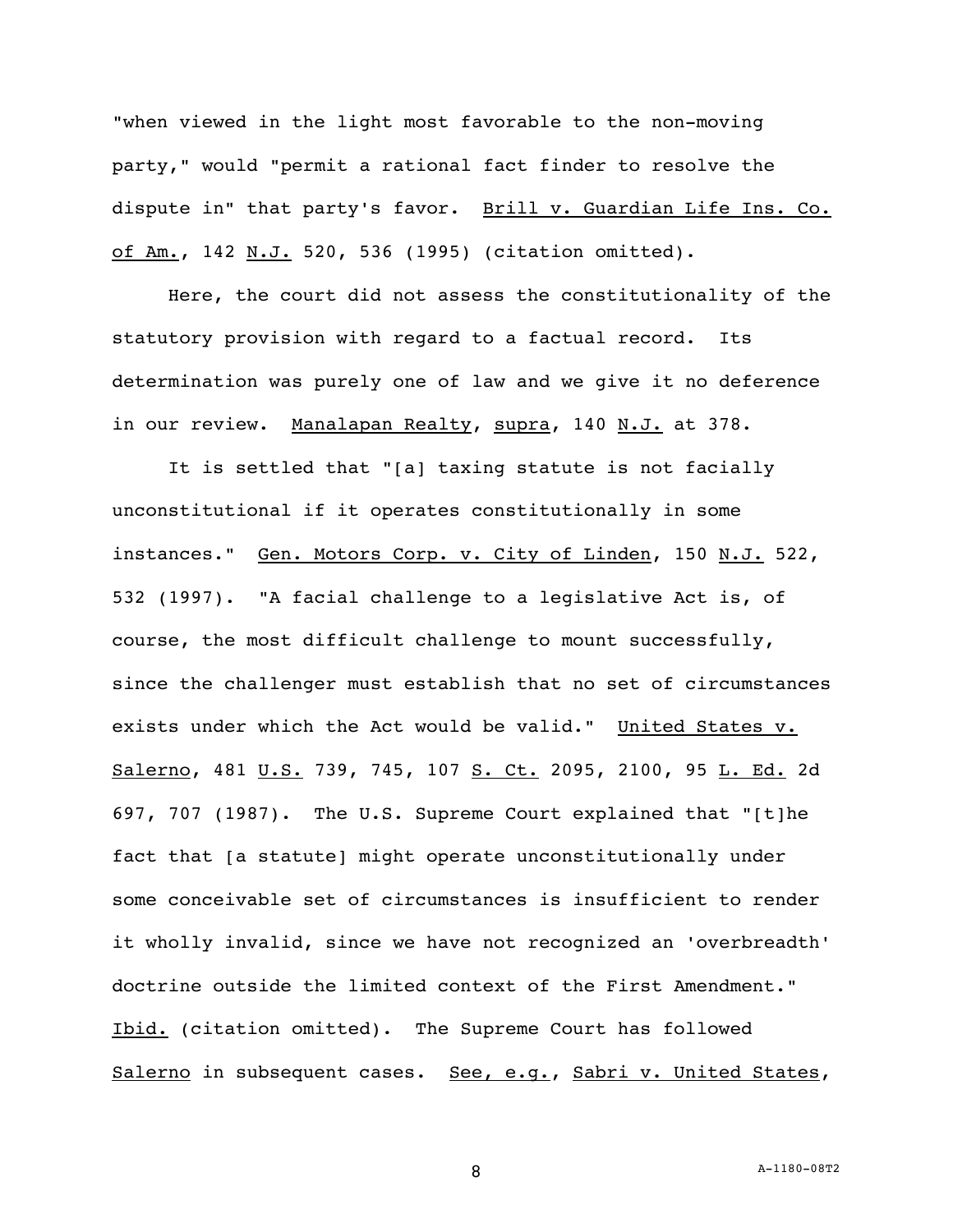541 U.S. 600, 609-10, 124 S. Ct. 1941, 1948-49, 158 L. Ed. 2d 891, 901 (2004) (overbreadth challenges generally allowed only for the "specific" and "weighty" reasons that are implicated "in relatively few settings," including free speech, travel, and abortion); Virginia v. Hicks, 539 U.S. 113, 118, 123 S. Ct. 2191, 2196, 156 L. Ed. 2d 148, 157 (2003) ("The First Amendment doctrine of overbreadth is an exception to our normal rule regarding the standards for facial challenges.").

 We thus conclude that the appropriate standard for facial challenges is the one set in  $Salerno$ , supra, 481  $U.S.$  at 745,</u> 107  $S.$  Ct. at 2100, 95  $L.$  Ed. 2d at 707. Therefore, the Tax Court applied the correct standard.

### *The Due Process Clause*

 Plaintiffs argue that the Tax Court erred by ruling that the Throwout Rule did not facially violate the Due Process Clause.

 The Tax Court held that the Throwout Rule was constitutional under both the Due Process and Commerce Clauses because it operated constitutionally in three circumstances. Pfizer, supra, 24 N.J. Tax at 132. The first was the exclusion of income allocable to a non-taxing state when the transaction had an identifiable and constitutionally adequate nexus with New Jersey. Id. at 132-35. Plaintiffs do not contend that a rule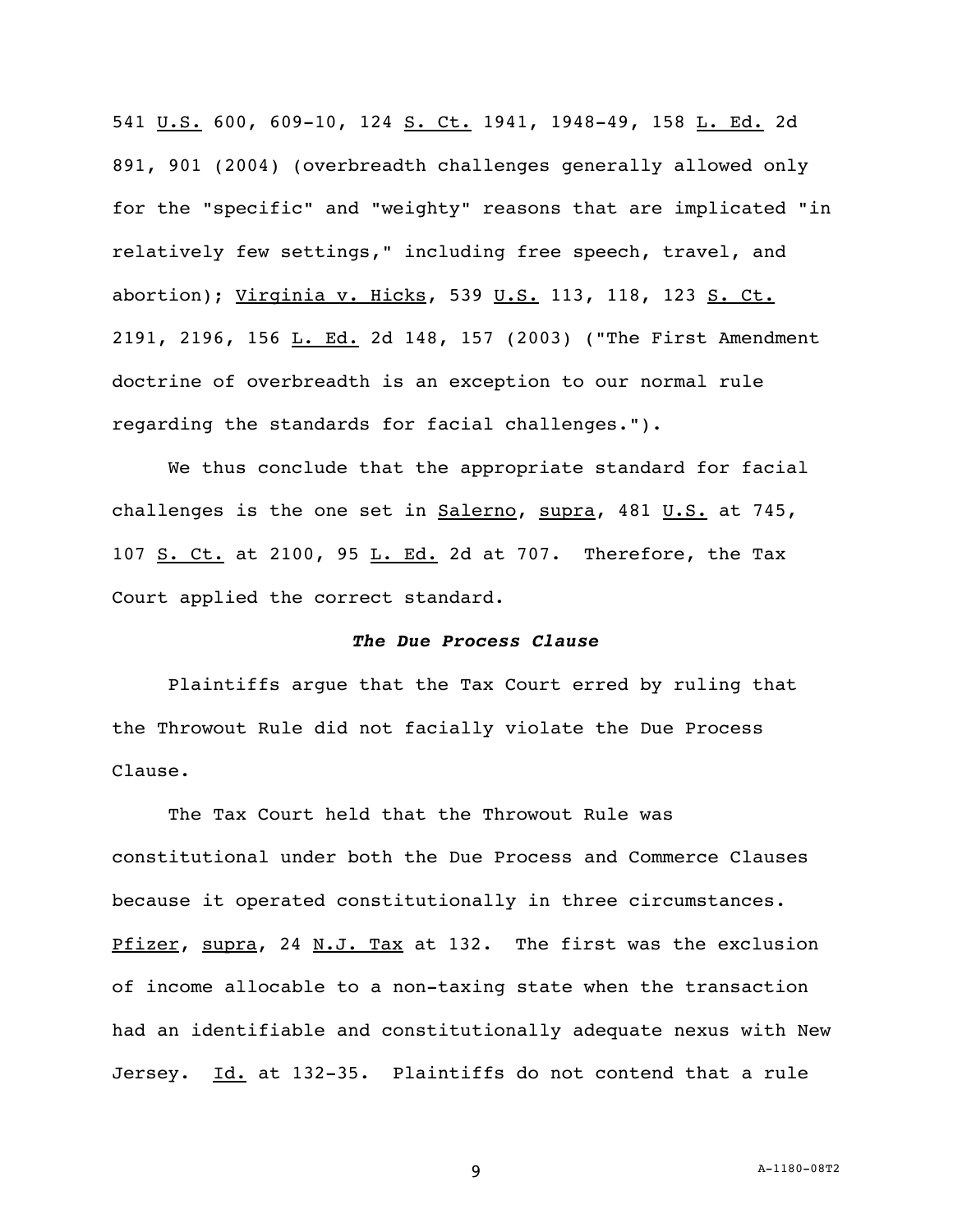expressly limited to reaching such income would be unconstitutional.

 The second circumstance was when the Throwout Rule excluded an "insignificant" portion of the taxpayer's total income and thereby had "no material effect" on the sales fraction, because "the Constitution permits some imprecision in the apportionment of income to a particular State."  $Id.$  at 132, 135 (citation omitted). The third was when the property and payroll fractions "substantially temper the impact of the sales fraction on the allocation factor," because the constitutional assessment is made of the effect of allocation factor as a whole rather than of any one component.  $Id.$  at 132, 135-36. The court found that in each circumstance, the total New Jersey allocation "would be fairly related to services or values provided by this State" and would be "fairly apportioned." Id. at 132. In the alternative, the court found that the Throwout Rule did not even amount to a tax because it was only a rule for determining one factor used in the calculation of a taxpayer's CBT allocation. Id. at 139-40.

 As a matter of federal constitutional law, "no person shall . . . be deprived of life, liberty, or property, without due process of law[.]" U.S. Const. amend. V. The same prohibition is imposed on the states by Section 1 of the Fourteenth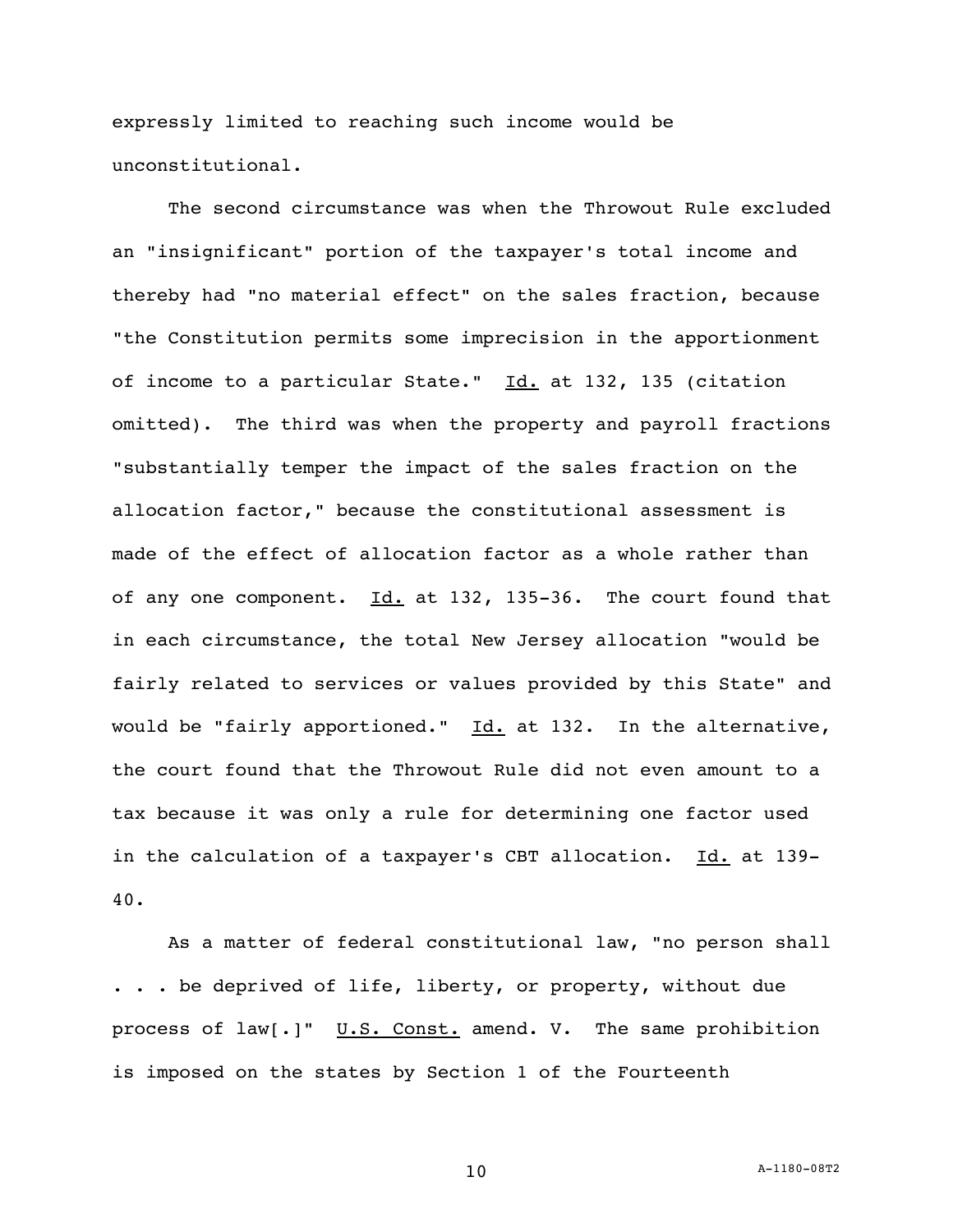Amendment. The Due Process Clause accordingly requires "some minimal connection" between a state and the taxpayer's interstate activity, as well as a rational relation between the income attributed to the state and the "values connected with the taxing State." Moorman Mfg. Co. v. Bair, 437 U.S. 267, 272-73, 98 S. Ct. 2340, 2344, 57 L. Ed. 2d 197, 204 (1978) (citations omitted). For that reason, "in order for a state to impose a franchise tax upon a corporation engaged in multi-state business, the tax base must be apportioned or allocated to the taxing state on a reasonable basis so that extraterritorial values will not be taxed." F.W. Woolworth Co. v. Dir., Div. of Tax'n, 45 N.J. 466, 495 (1965) (citing Int'l Harvester Co. v. Evatt, 329 U.S. 416, 67 S. Ct. 444, 91 L. Ed. 390 (1947)).

To tax an out-of-state corporation on "an activity, there must be a connection to the activity itself, rather than a connection only to the actor the State seeks to tax." Allied-Signal, Inc. v. Dir., Div. of Tax'n, 504 U.S. 768, 778, 112 S.  $Ct. 2251, 2258, 119 L. Ed. 2d 533, 546 (1992).$  The activity providing the connection does not have to be independent of the taxpayer's out-of-state activities: "The requisite 'nexus' is supplied if the corporation avails itself of the 'substantial privilege of carrying on business' within the State; and '[the] fact that a tax is contingent upon events brought to pass

11 A-1180-08T2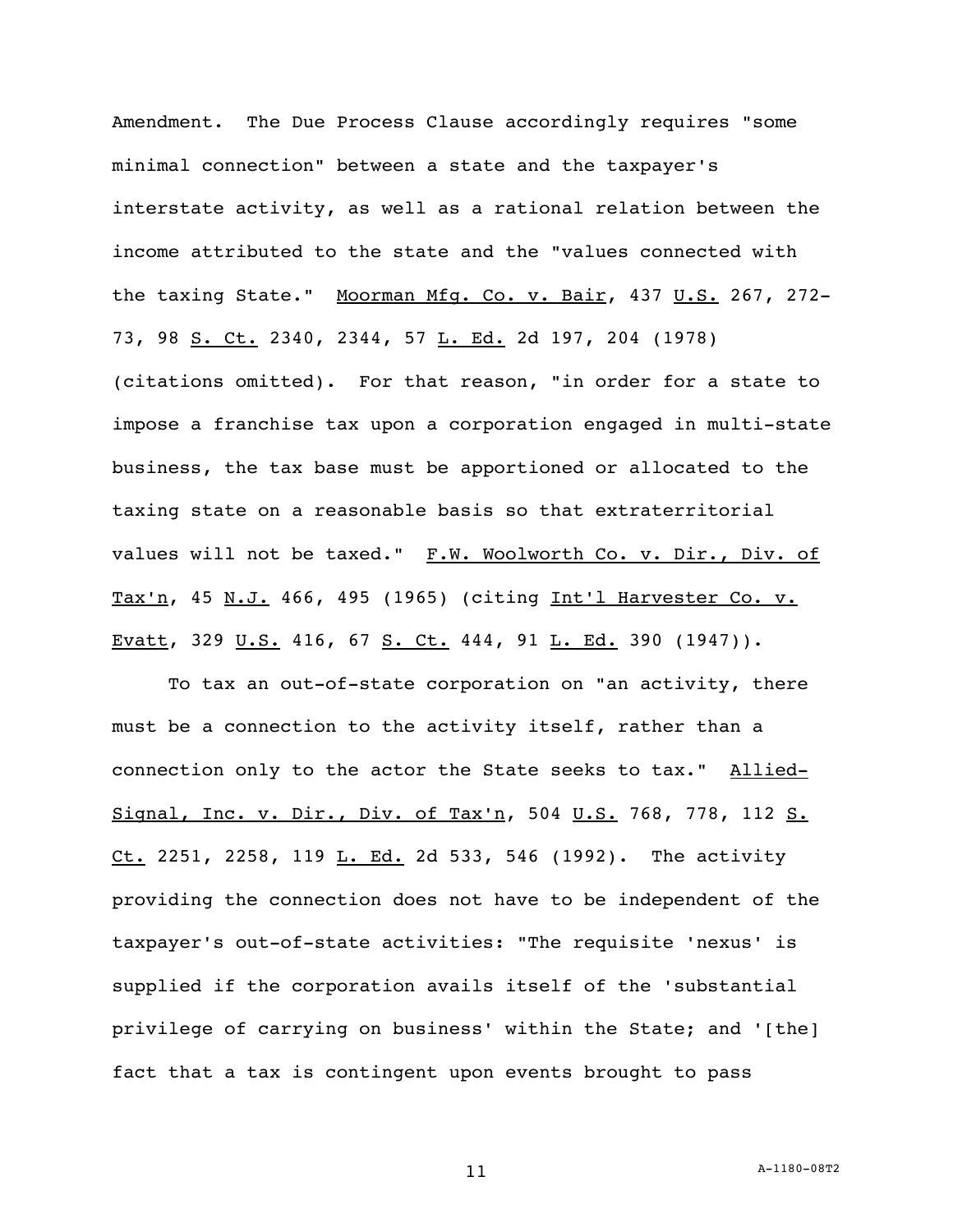without a state does not destroy the nexus[.]'" Mobil Oil Corp. v. Comm'r of Taxes of Vt., 445 U.S. 425, 437, 100 S. Ct. 1223, 1231, 63 L. Ed. 2d 510, 520-21 (1980) (quoting Wisconsin v. J.C. Penney Co., 311 U.S. 435, 444-45, 61 S. Ct. 246, 250, 85 L. Ed. 267, 271 (1940)) (alteration in original).

 If the activity furnishing the nexus also contributes to the value of the taxpayer's activities outside the state, the nexus extends to those activities as well. Container Corp. of Am. v. Franchise Tax Bd., 463 U.S. 159, 165-66, 103 S. Ct. 2933, 2940-41, 77 L. Ed. 2d 545, 553-54 (1983). For that to occur, there must be "some sharing or exchange of value" between the in-state and out-of-state activities, and the activities must be "linked by common managerial or operational resources" involving more than "the mere flow of funds arising out of a passive investment" or a completely unrelated business. Ibid.

 All activities that are part of the taxpayer's "unitary business," wherever located, are connected to each other in that manner. Mobil Oil, supra, 445 U.S. at 438-40, 100 S. Ct. at 1232-33, 63  $\underline{\text{L. Ed.}}$  2d at 521-22. Thus, a state having a nexus with any activity of a unitary business may include the income from all such activities in the income base for apportionment. Container Corp., supra, 463 U.S. at 166, 103 S. Ct. at 2940, 77 L. Ed. 2d at 553. Accord Shell Oil Co. v. Iowa Dep't of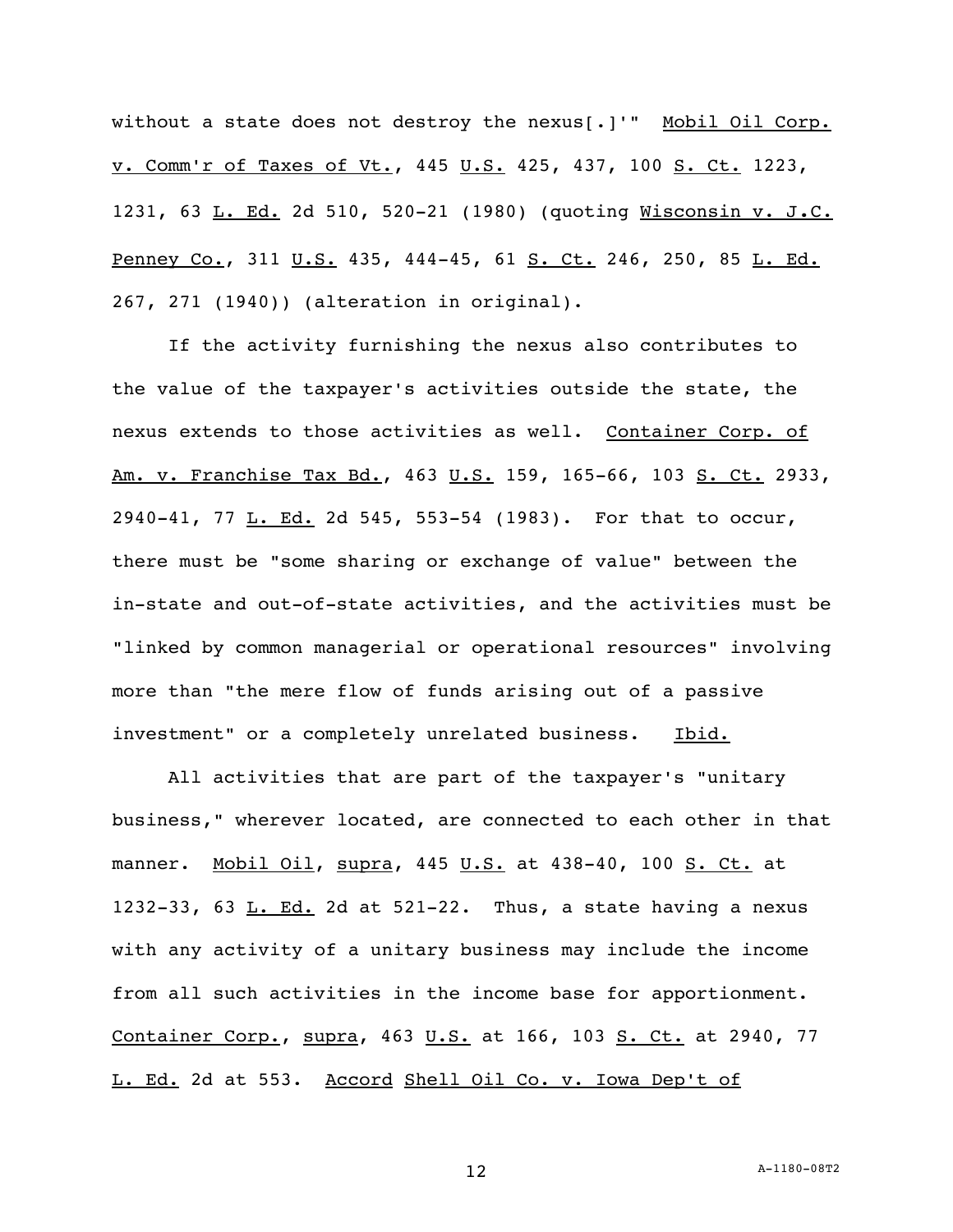Revenue, 488 U.S. 19, 24-31, 109 S. Ct. 278, 281-85, 102 L. Ed. 2d 186, 194-99 (1988). By contrast, activities that are separate from the unitary business lack such a connection, so inclusion of the income from them in the base would represent an improper extraterritorial exercise of state power. See MeadWestvaco v. Ill. Dep't of Revenue, 533 U.S. 16, 26-29, 128 S. Ct. 1498, 1506-07, 170 L. Ed. 2d 404, 414-15 (2008) (state must exclude gain on sale of asset that served only an "investment function"). Accord Allied-Signal, supra, 504 U.S. at 785-88, 112 S. Ct. at 2262-64, 119 L. Ed. 2d at 550-52.

 The requisite "sharing or exchange of value" between the taxpayer's in-state and out-of-state activities is typically "not capable of precise identification or measurement," Container Corp., supra, 463 U.S. at 166, 103 S. Ct. at 2940, 77 L. Ed. 2d at 554, so apportionment has been accepted as a constitutionally adequate measure of the in-state value generated by an out-of-state company's unitary business. Trinova Corp. v. Mich. Dep't of Treasury, 498 U.S. 358, 376-79, 111 S. Ct. 818, 830-32, 112 L. Ed. 2d 884, 906-08 (1991).

 More specifically, the Supreme Court has recognized "the practical impossibility of a state's achieving a perfect apportionment of expansive, complex business activities." Int'l Harvester, supra, 329 U.S. at 422, 67 S. Ct. at 447, 91 L. Ed.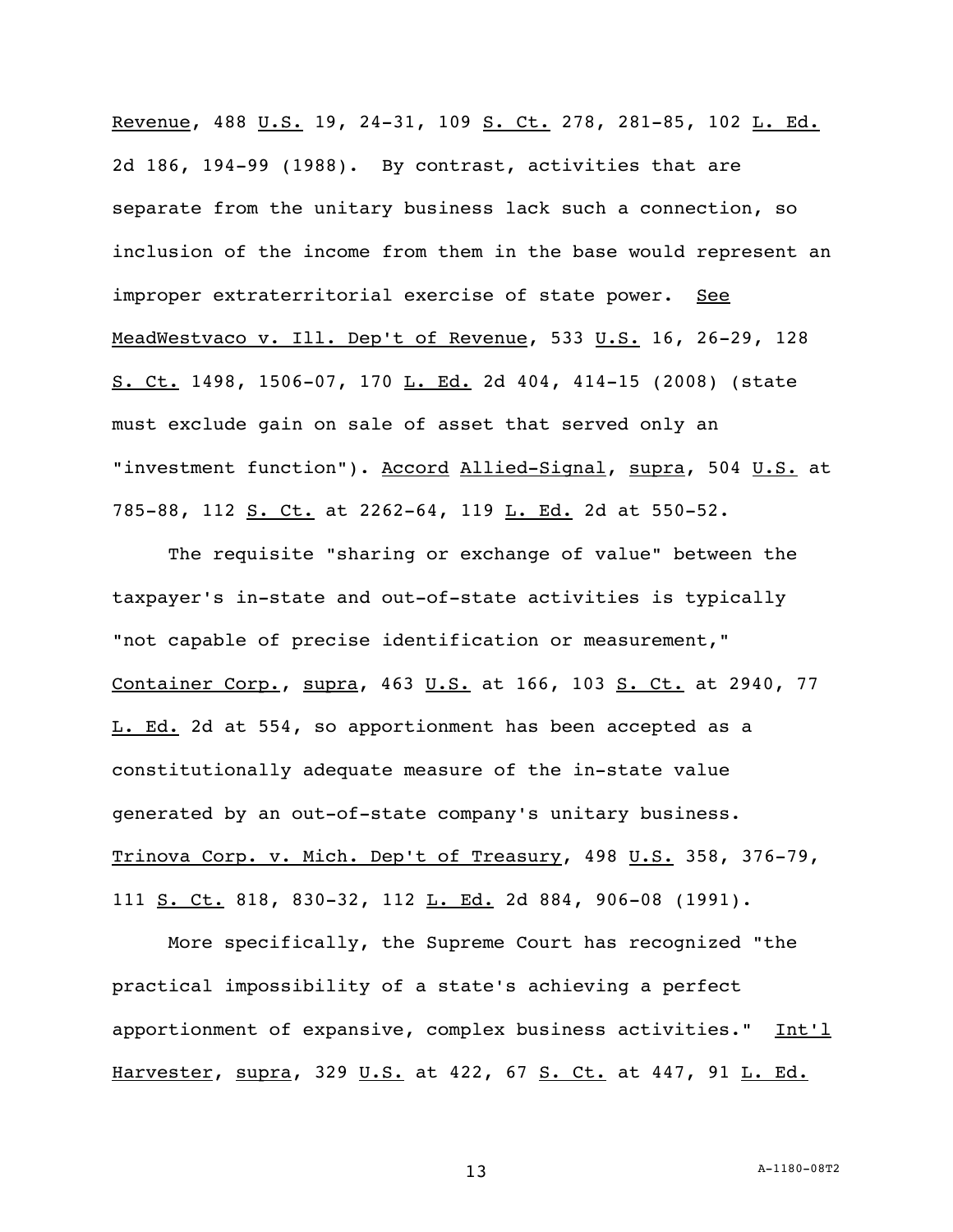at 395. Thus, an apportionment formula need not avoid every possibility of "taxation of some income that did not have its source in the taxing State." Container Corp., supra, 463 U.S. at 169-70, 103 S. Ct. at 2942, 77 L. Ed. 2d at 556 (citation omitted). It need only avoid attributing income to the taxing state "out of all appropriate proportion to the business transacted by the appellant in that State." Hans Rees' Sons, Inc. v. North Carolina ex rel. Maxwell, 283 U.S. 123, 135, 51 S. Ct. 385, 389, 75 L. Ed. 879, 908 (1931). Accord Moorman, supra, 437 U.S. at 274, 98 S. Ct. at 2345, 57 L. Ed. 2d at 205; Silent Hoist & Crane v. Dir., Div. of Tax'n, 100 N.J. 1, 10, cert. denied, 474 U.S. 995, 106 S. Ct. 409, 88 L. Ed. 2d 359 (1985).

 Plaintiffs do not present authority for the proposition that an allocation formula can ever be facially unconstitutional, much less authority to indicate the exact percentage of disproportion that would have to be the likely result in at least the majority of cases. We conclude that a suitable vehicle for such propositions is unlikely to arise, because the enormous variation among businesses in organization, and in the distribution of their activities among the states, inhibits the prospect of actually demonstrating that a given formula will yield allocations for most out-of-state taxpayers that are unconstitutionally disproportionate.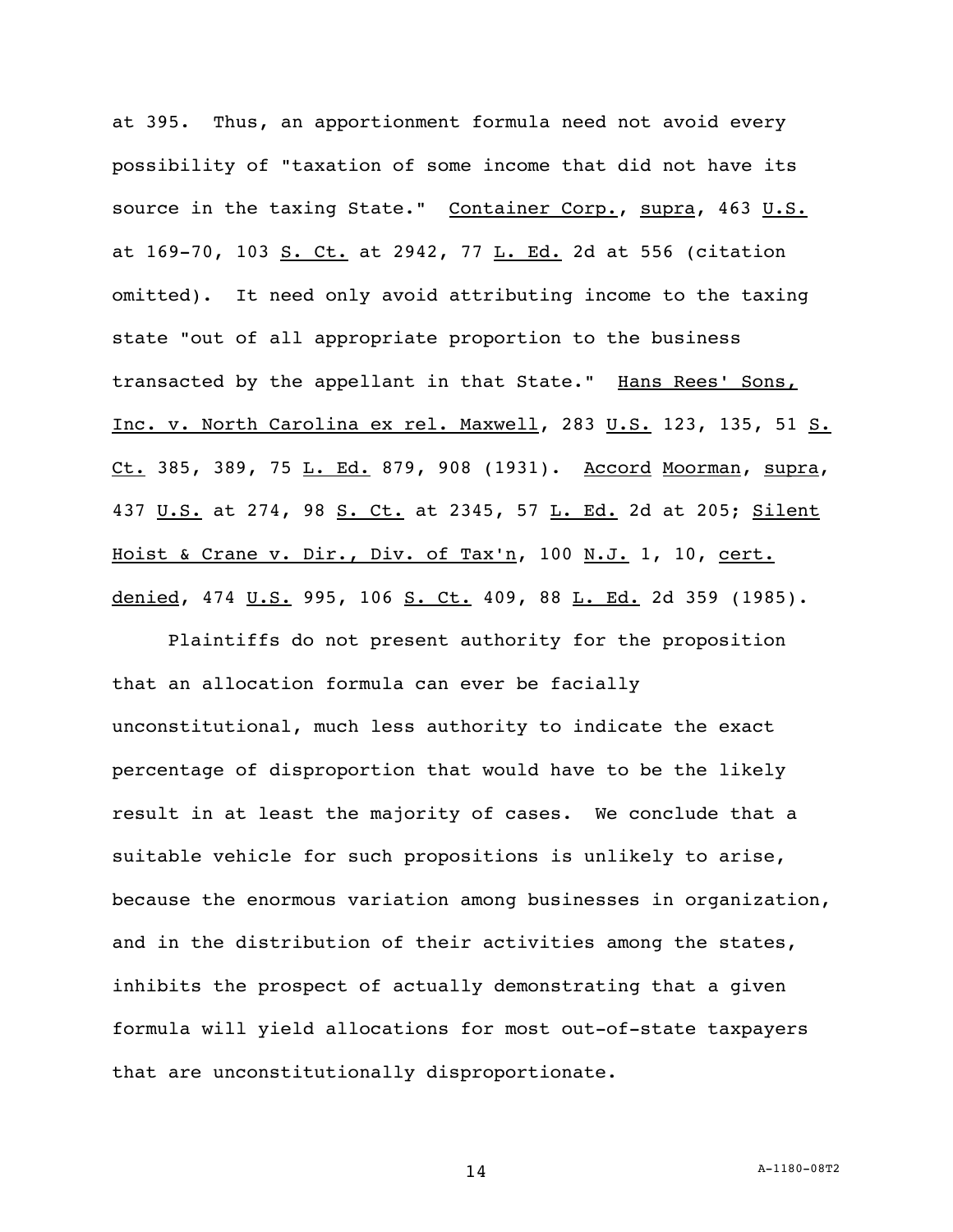In summary, although plaintiffs are correct that the application of the Throwout Rule may result in a tax liability, they incorrectly argue that it violated the Due Process Clause by taxing transactions that did not reflect a sufficient degree of in-state business activity. Plaintiffs do not contest that they had a nexus with New Jersey that was independent of their unitary business, and they do not contest that their sales to non-taxing states were part of that business. Those were the only conditions needed for New Jersey to have a constitutionally sufficient nexus to those sales.

Plaintiffs rely on Silent Hoist, supra, 100 N.J. 1, to support their facial challenge to the Throwback Rule. In Silent Hoist, the Court invalidated the apportionment as applied, and in doing so, placed "great emphasis upon the fact that the receipts fraction must be determined in harmony with the definition of entire net income." Id. at 22 n.8. The Court explained that "the tax base and the receipts fraction are symmetrical," so "[t]hat which is excluded from the former is excluded from the latter and, conversely, that which is included in the former is also included in the latter." Ibid. (citation omitted). Contrary to plaintiffs' assertions, nothing in Silent Hoist states that an absence of symmetry is a facial defect, particularly without a showing of the degree of disproportion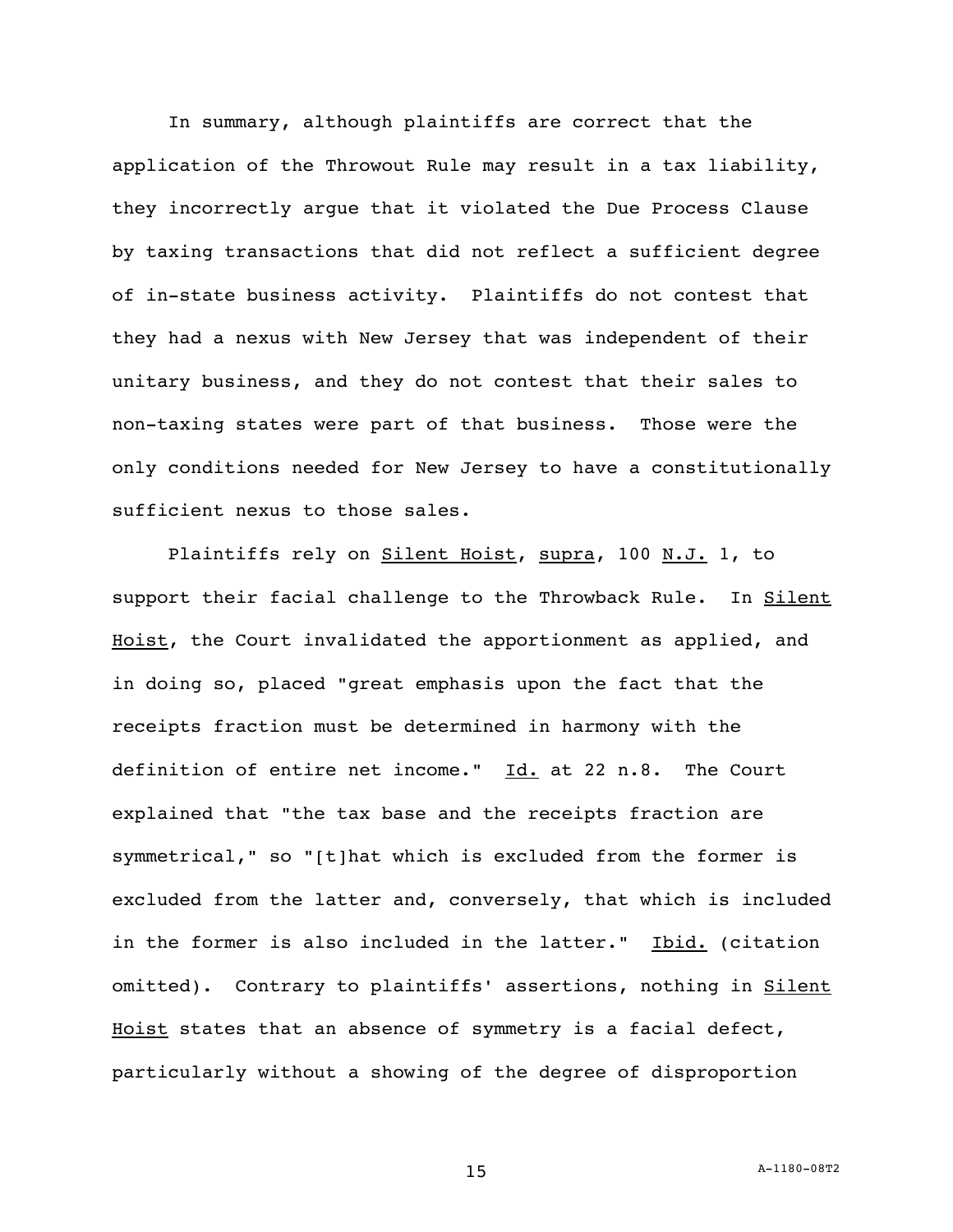that would make an apportionment unconstitutional as applied. See id. at 26 (remanding to let taxpayer make such an as-applied claim).

## *The Commerce Clause*

 Plaintiffs argue that the Tax Court erred by ruling that the Throwout Rule did not facially violate the Commerce Clause. We disagree.

Our Due Process Clause analysis is also applicable here. Congress has the power "[t]o regulate Commerce with foreign Nations, and among the several States[.]" U.S. Const. art. I, § 8, cl. 3. The states may tax interstate commerce because the Commerce Clause does not exempt it from its fair share of state taxes. Complete Auto Transit, Inc. v. Brady, 430 U.S. 274, 279, 97 S. Ct. 1076, 1079, 51 L. Ed. 2d 326, 331 (1977). A tax is valid under the Commerce Clause if it "is applied to an activity with a substantial nexus with the taxing State, is fairly apportioned, does not discriminate against interstate commerce, and is fairly related to the services provided by the State." Ibid.

 Complete Auto's four-part test accommodates the due process requirements of "a 'minimal connection' between the interstate activities and the taxing State, and a rational relationship between the income attributed to the State and the intrastate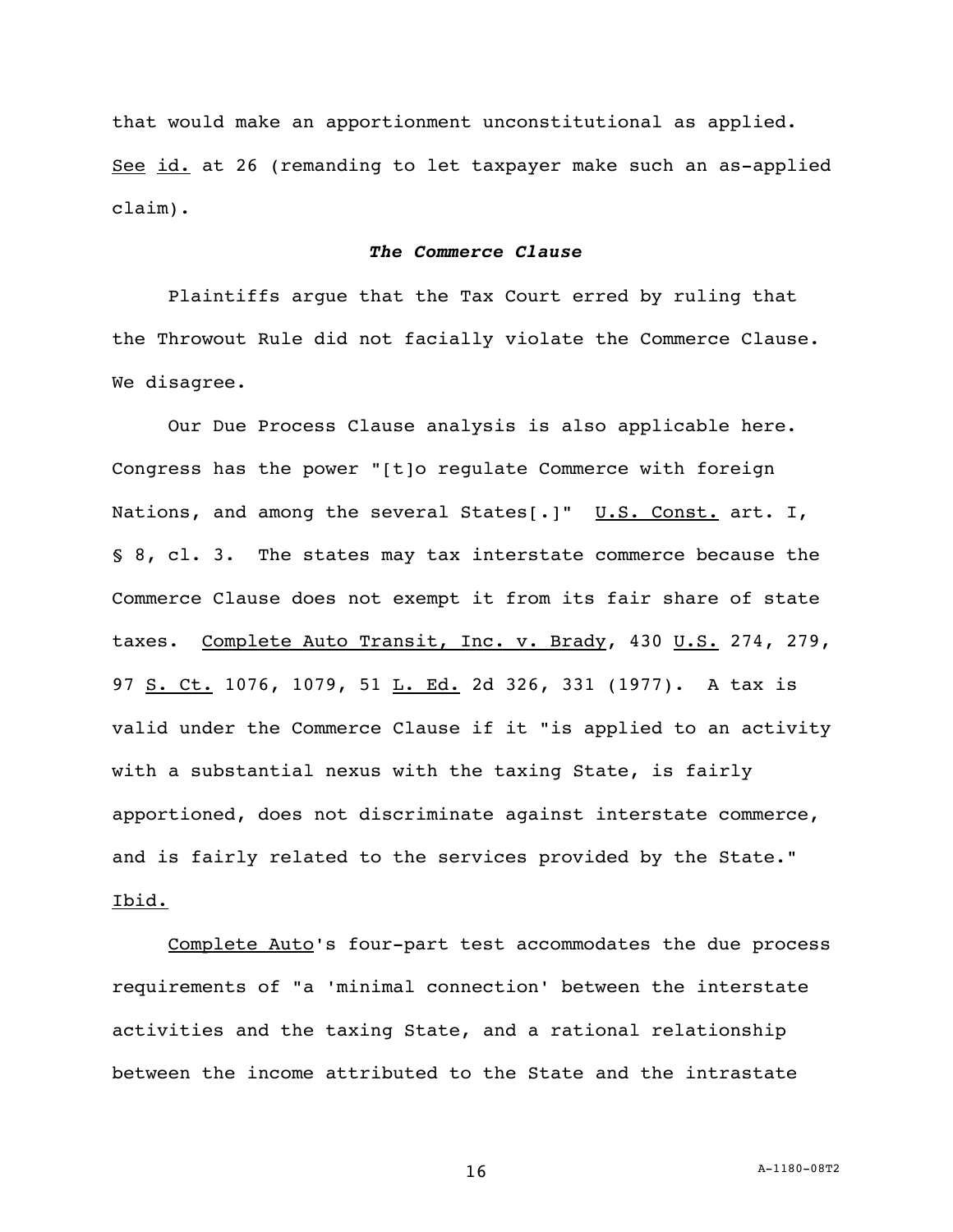values of the enterprise." Trinova, supra, 498 U.S. at 373, 111 S. Ct. at 828, 112 L. Ed. 2d at 904 (quoting Mobil Oil, supra, 445 U.S. at 436-37, 100 S. Ct. at 1231, 63 L. Ed. 2d at 520). However, for Commerce Clause purposes, the nexus requirement reflects "structural concerns about the effects of state regulation on the national economy," rather than the due process concern that fundamental fairness to the individual requires state power to be exercised only upon "'notice' or 'fair warning.'" Quill Corp. v. North Dakota, 504 U.S. 298, 312, 112 S. Ct. 1904, 1913, 119 L. Ed. 2d 91, 106 (1992).

 There is no de minimis threshold for finding a facial discrimination against interstate commerce. Fulton Corp. v. Faulkner, 516 U.S. 325, 334 n.3, 116 S. Ct. 848, 855 n.3, 133 L. Ed. 2d 796, 807 n.3 (1996). Accordingly, when a tax is facially discriminatory, the taxpayer does not have to demonstrate that it suffered multiple taxation or other harm. Armco, Inc. v. Hardesty, 467 U.S. 638, 644-45, 104 S. Ct. 2620, 2623-24, 81 L. Ed. 2d 540, 546-47 (1984); Tyler Pipe Indus. v. Wash. State Dep't of Revenue, 483 U.S. 232, 247, 107 S. Ct. 2810, 2820, 97 L. Ed. 2d 199, 213-14 (1987).

 A tax is facially discriminatory against interstate commerce when it subjects income on sales outside the state to a greater taxation than income on intrastate transactions. See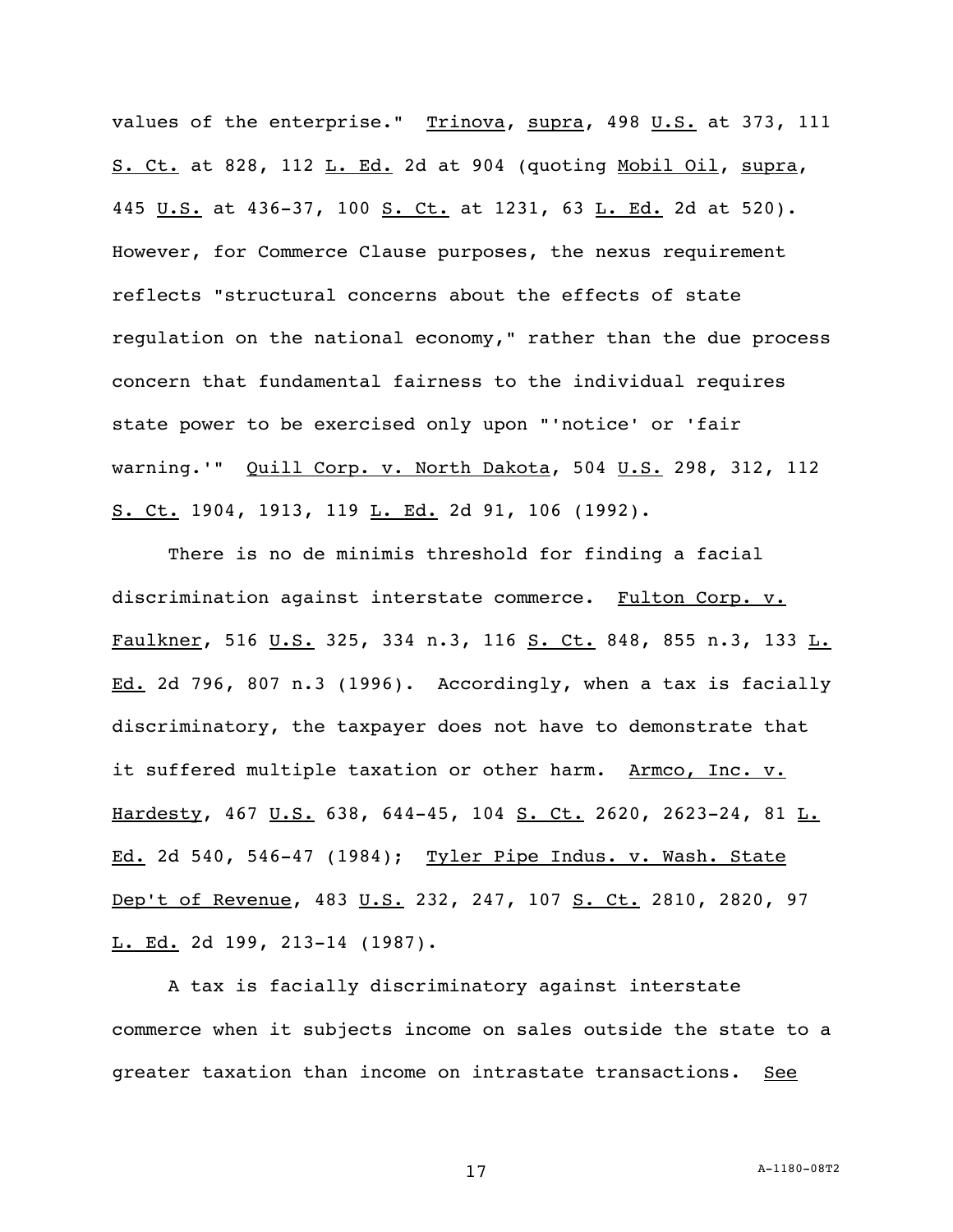Tyler, supra, 483 U.S. at 240-41, 107 S. Ct. at 2816, 97 L. Ed. 2d at 209 (manufacturing tax applied only to companies' out-ofstate sales). It is also facially discriminatory if it taxes interstate commerce to a greater degree than similar in-state commerce. See Fulton, supra, 516 U.S. at 334, 116 S. Ct. at 855, 133 L. Ed. 2d at 807 (intangibles tax on residents' stock holdings, applied in same proportion as issuer derived its income outside the state, facially discriminated against interstate commerce by encouraging residents to buy stock of domestic corporations); Am. Trucking Ass'ns v. Scheiner, 483 U.S. 266, 285-86, 107 S. Ct. 2829, 2840, 97 L. Ed. 2d 226, 244 (1987) (highway use tax imposed at flat rate per axle was "plainly discriminatory" because cost per mile of in-state travel was five times higher for out-of-state trucking companies than for local companies).

 Applying these principles, we conclude that the Throwout Rule is not facially unconstitutional under the Commerce Clause. The rule does not expose any income to multiple taxation, as discussed in our Due Process Clause analysis, and it does not tax in-state and out-of-state sales in a discriminatory manner. Thus, although the Throwout Rule might reduce or eliminate the relative financial benefit to the taxpayer of sales in nontaxing states compared to sales in taxing states, it does not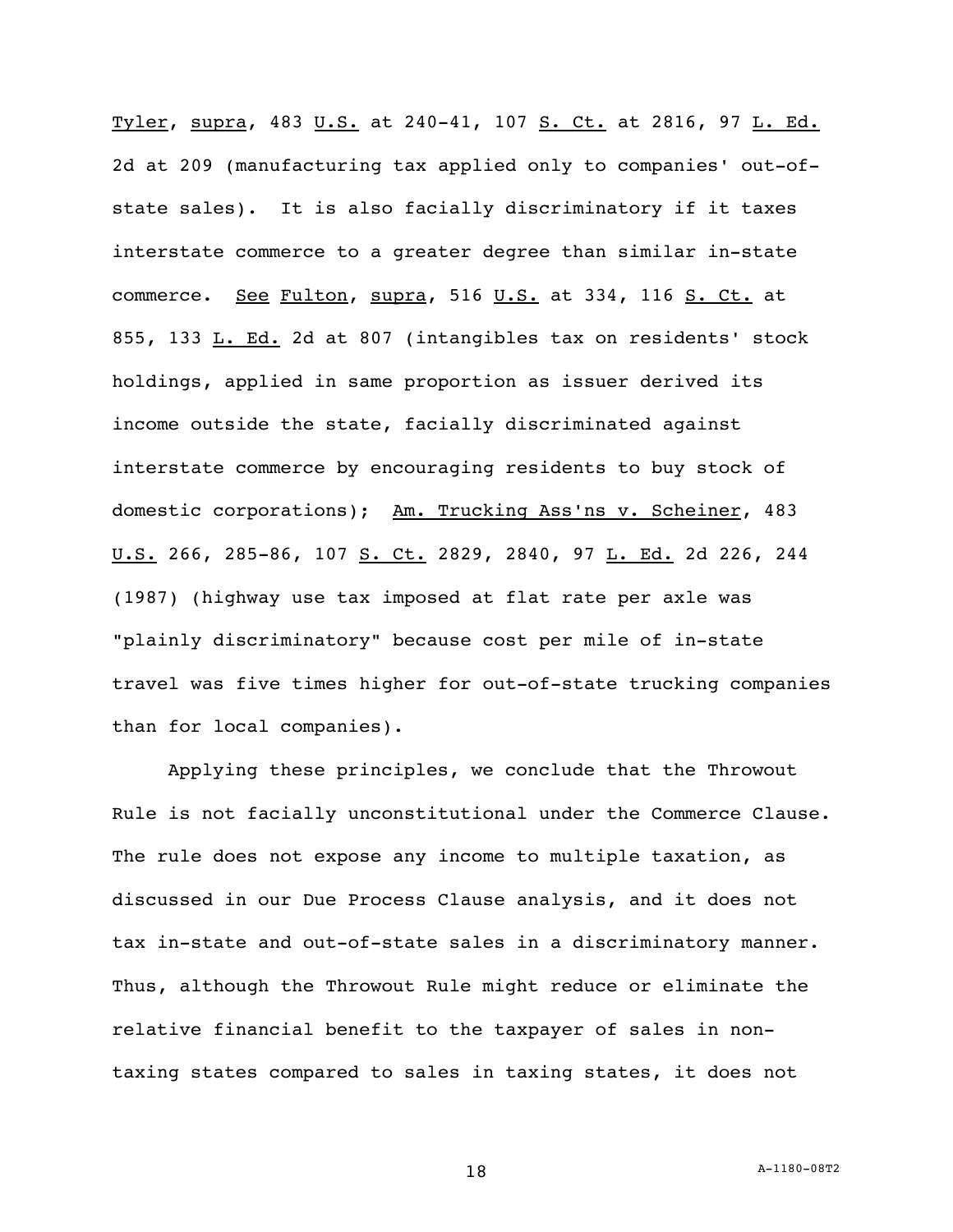make them less remunerative. It avoids the "forbidden impact on interstate commerce" of "pressuring" out-of-state corporations to increase their business activity here at the expense of activity elsewhere. See id. at 286-87, 107 S. Ct. at 2842, 97 L. Ed. 2d at 245.

 The Throwout Rule also does not impose any standards on business activities, whether conducted inside or outside of New Jersey. The purposes of a tax system are rather "to encourage the growth and development of intrastate commerce and industry," while at the same time serving the "practical need to increase revenues." See Trinova, supra, 498 U.S. at 385-86, 111 S. Ct. at 835, 112 L. Ed. 2d at 912. The only constraint in devising a tax system is that "no State may discriminatorily tax the products manufactured or the business operations performed in any other State," Boston Stock Exch. v. State Tax Comm'n., 429 U.S. 318, 336-37, 97 S. Ct. 599, 610, 50 L. Ed. 2d 514, 529 (1977). The Throwout Rule does not facially do so.

### *The Supremacy Clause*

 Plaintiffs and amici curiae New Jersey State Chamber of Commerce and New Jersey Business & Industry Association argue that the Tax Court erred by ruling that the Throwout Rule did not facially violate the Supremacy Clause. It relies on a federal statute that prohibits taxation of the income on a sale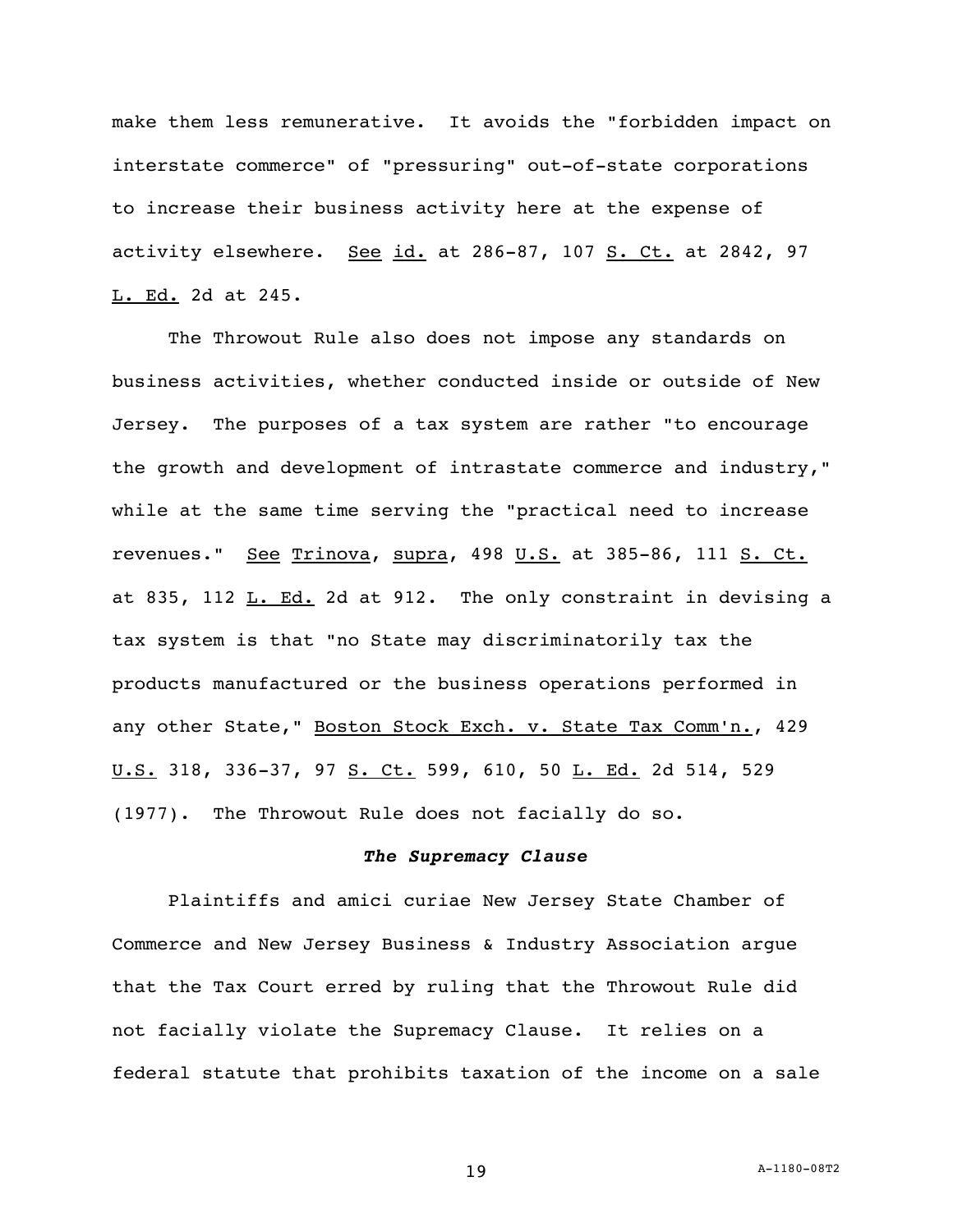with no connection to the taxing state beyond the solicitation of the sale. We reject those arguments.

The Supremacy Clause provides that "[t]his Constitution, and the Laws of the United States which shall be made in Pursuance thereof[,] . . . shall be the supreme Law of the Land; and the Judges in every State shall be bound thereby, any Thing in the Constitution or Laws of any State to the Contrary notwithstanding." U.S. Const. art. VI, cl. 2. The Supremacy Clause is a preemption provision. See R.F. v. Abbott Labs., 162 N.J. 596, 618 (2000). Because Congress is not presumed to desire displacement of "the historic police powers of the States," preemption must be proved by "clear and manifest evidence" of such an intent. Franklin Tower One v. N.M., 157 N.J. 602, 615 (1999) (citations omitted).

 When federal legislation lacks "explicit pre-emptive language," a court must consider "field preemption," which exists when federal statutes regulate a field so pervasively that Congress could not have intended to allow supplementary state regulation. Gade v. Nat'l Solid Wastes Mgmt. Ass'n, 505 U.S. 88, 98, 112 S. Ct. 2374, 2383, 120 L. Ed. 2d 73, 84 (1992). Accord R.F. v. Abbott, supra, 162 N.J. at 618. A court must also consider "conflict preemption," in which "compliance with both federal and state law is a physical impossibility," or in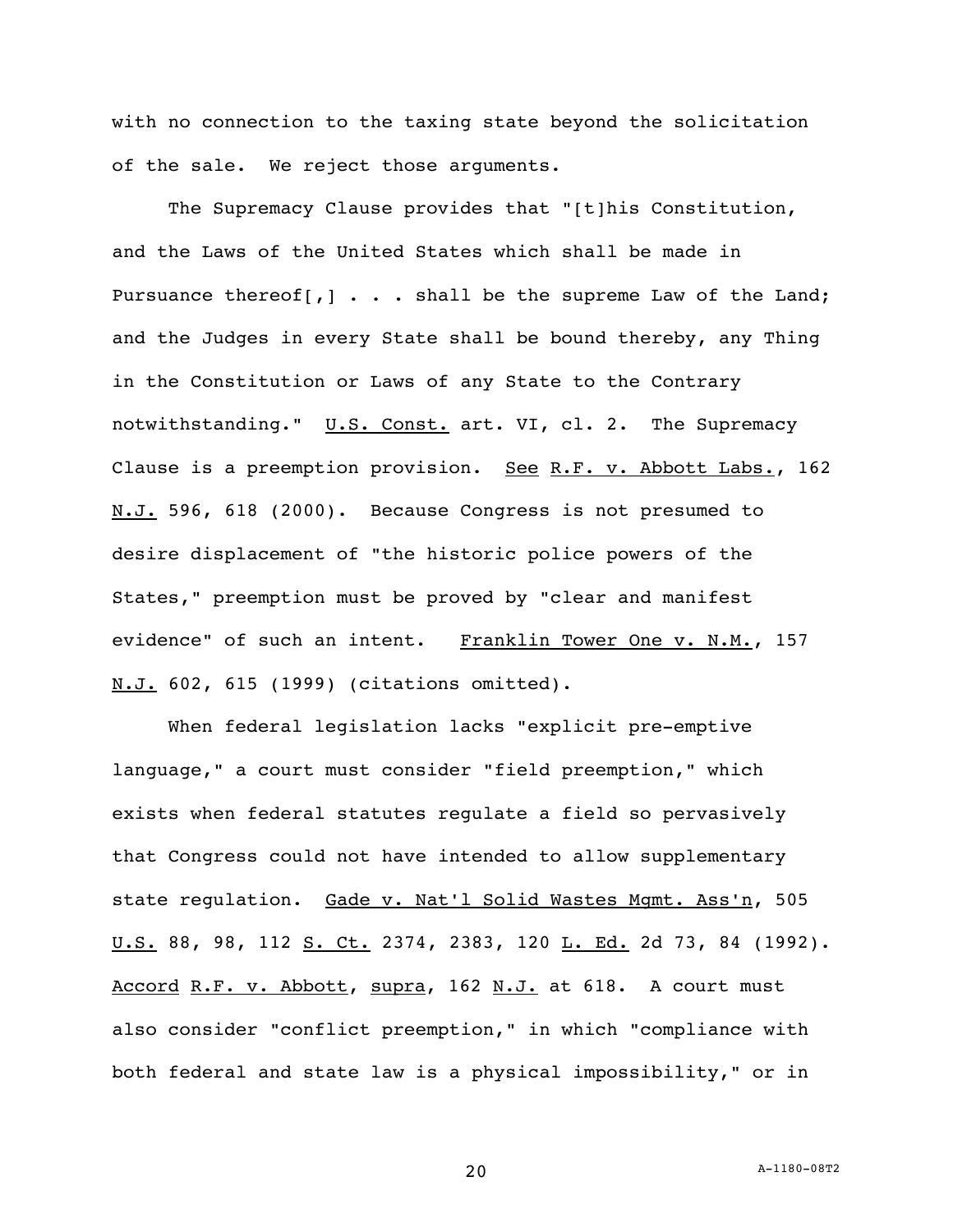which the state law "stands as an obstacle to the accomplishment and execution of the full purposes and objectives of Congress." Gade, supra, 505 U.S. at 98, 112 S. Ct. at 2383, 120 L. Ed. 2d at 84 (citations omitted).

 Here, the Tax Court correctly held that the Throwout Rule does not facially violate the Supremacy Clause. Among other reasons, the court found that the rule does not violate the federal law because there are circumstances in which the rule could operate consistently with federal law. The court noted that the rule could be applied to income from sales of goods that are made from New Jersey and, as to which, New Jersey has a substantial nexus. We agree. Because plaintiffs failed to establish that the rule could not operate constitutionally under any circumstances, the Tax Court correctly found that their facial challenge to the rule on Supremacy Clause grounds failed.

 The federal statute expressly addresses only sales for which the sole significant nexus was the purchaser's residence. No provision suggests a congressional intent to cover other transactions to which the Throwout Rule applies, namely, sales with a stronger nexus, so there is no field preemption. There is also no conflict preemption, because the Throwout Rule can fully accommodate the statute simply by being read as not applying to the subset of sales to non-taxing states that the

21 A-1180-08T2